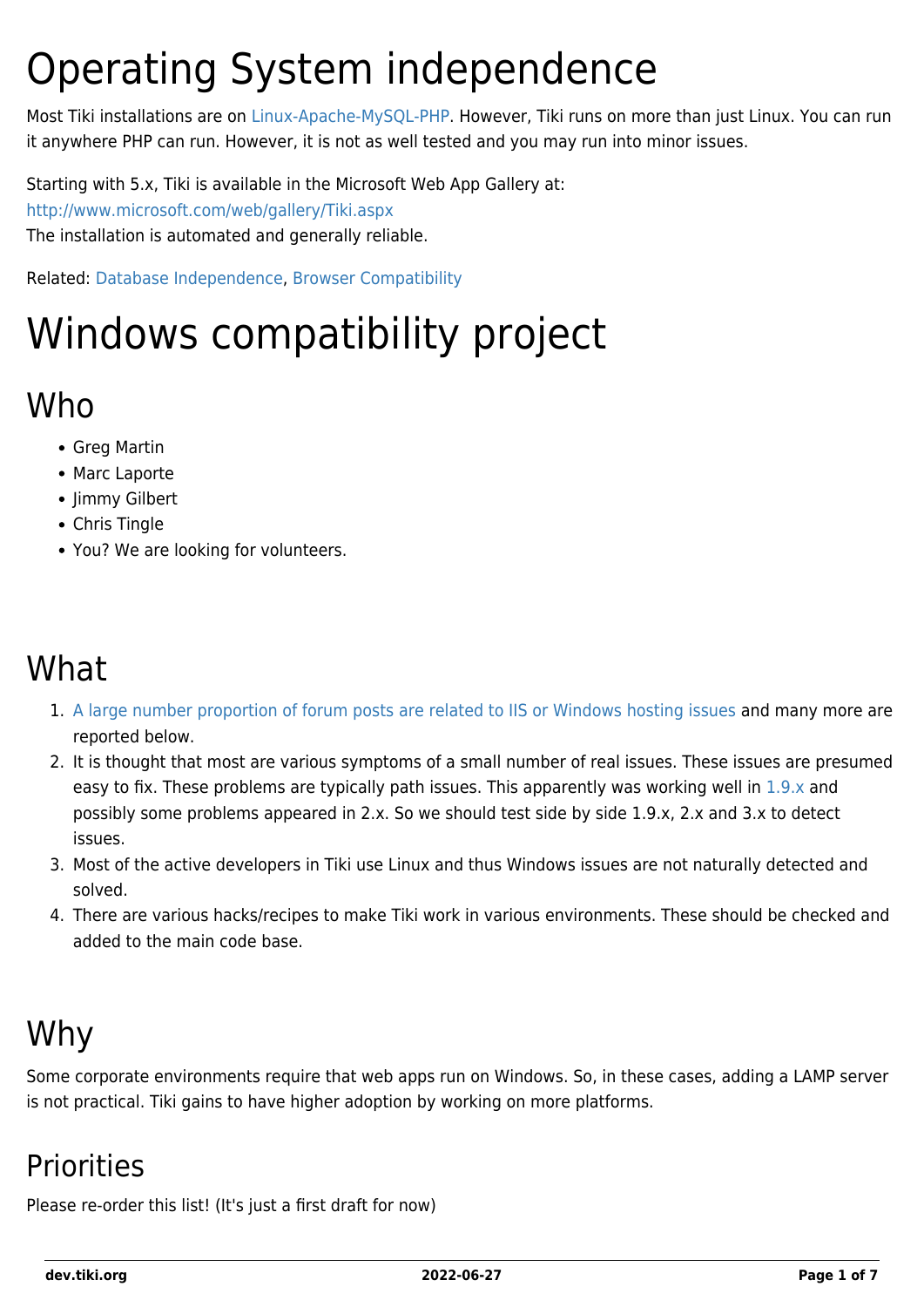- 1. WinXP + [XAMPP](http://www.apachefriends.org/en/xampp-windows.html) works [Install Tiki on XAMPP](http://doc.tiki.org/Install%20Tiki%20on%20XAMPP)
- 2. WinXP + [EasyPHP](http://www.easyphp.org/) works [\(Windows Local Install EasyPhp](http://doc.tiki.org/Windows%20Local%20Install%20EasyPhp)
- 1. Win2008 Server, Apache, MySQL
- 2. Win2008 Server, IIS, MySQL [Windows Server Install](http://doc.tiki.org/Windows%20Server%20Install)
- 3. Win2003 Server, IIS, MySQL (I submit that with Xampp there is already a workable solution for Apache)
- 4. Win2003 Server, Apache, MySQL (seems to work fine)
- 5. Standard shared Windows hosting like [GoDaddy](http://www.godaddy.com/gdshop/hosting/shared.asp), etc.

#### Related links

[http://tiki.org/tiki-browse\\_categories.php?parentId=70](http://tiki.org/tiki-browse_categories.php?parentId=70)

### Keep web.config and .htaccess synchronized

The web config file for IIS needs to be kept in sync with htaccess (for Apache). Most modifications are done to htaccess.

To convert rules from Apache to IIS, see [Importing Apache mod\\_rewrite Rules](http://learn.iis.net/page.aspx/470/importing-apache-modrewrite-rules/) if you're on Windows and [Translate .htaccess Content to IIS web.config](http://learn.iis.net/page.aspx/557/translate-htaccess-content-to-iis-webconfig/) for examples.

If you are adding (or otherwise modifying the configuration) for one of the servers and can't do it for the other, add an entry here pointing to your commit that needs to be ported to the other server.

[Starting in Tiki11, with route.php, this will become trivial.](http://sourceforge.net/p/tikiwiki/code/44661/)

### Web App Gallery

Microsoft provides for automatic installs of PHP, MySQL & Tiki. We maintain the Tiki install for them. It's a quick way to get running on IIS.

[Microsoft Web Platform Installer](https://dev.tiki.org/Microsoft-Web-Platform-Installer)

#### Related interview at Confoo 2010

#### Improve the documentation

Specific Windows install guides should be made if necessary

- [Windows Server Install](http://doc.tiki.org/Windows%20Server%20Install) (including IIS)
- [Windows Local Install EasyPhp](http://doc.tiki.org/Windows%20Local%20Install%20EasyPhp) and [Windows Desktop Install](http://doc.tiki.org/Windows%20Desktop%20Install)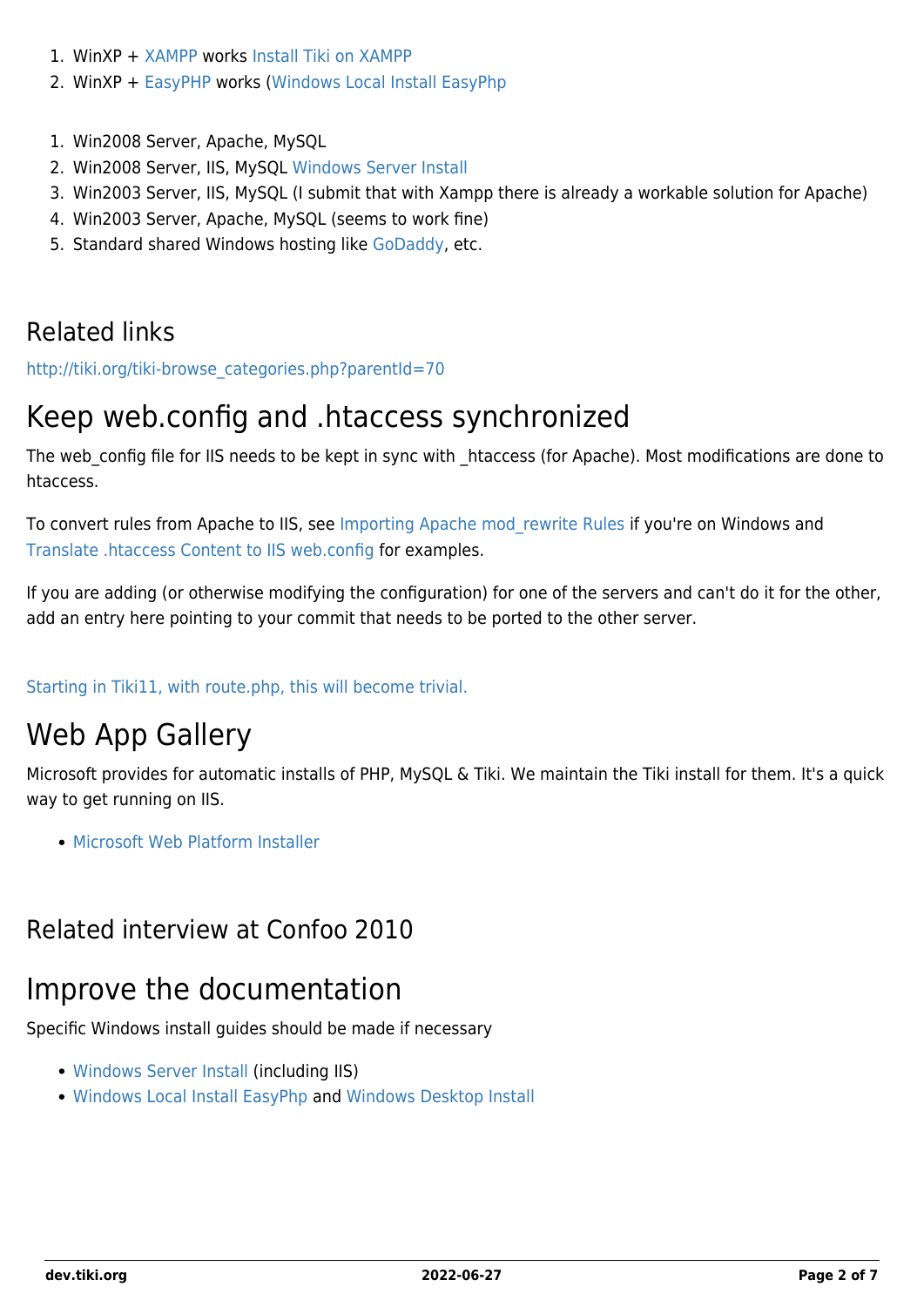### Contest

<http://www.phponwindows.ca/ftw/>

## TRIM via FTP

[TRIM](https://dev.tiki.org/TRIM) will work with FTP somewhere during the Summer of 2009. now works with FTP. This will be yet another thing to make it easier to manage Tiki on Windows.

## Items on wishlist Open

| <b>Rating</b>                                                                                     | <b>Subject</b>                                                                                                                                           | <b>Submitted</b><br>by               | <b>Importance</b> | <b>Easy</b><br>to<br>solve? |    | <b>Priority Category</b>            | <b>Volunteered</b><br>to solve | <b>Created</b> | <b>LastModif</b>      | <b>Comments</b>            |
|---------------------------------------------------------------------------------------------------|----------------------------------------------------------------------------------------------------------------------------------------------------------|--------------------------------------|-------------------|-----------------------------|----|-------------------------------------|--------------------------------|----------------|-----------------------|----------------------------|
| ***<br>1★★<br>***<br><b>1**</b><br>***<br>1★★<br>***<br>计女女<br>***<br>1★★<br>$(0)$ $\Theta$       | mails not<br>sent<br>(missing<br>carriage<br>return in<br>templates)                                                                                     | SMaton                               | 9 high            |                             | 45 | • Error<br>• Usability              | SMaton                         |                | 2009-02-16 2010-05-05 | $\pmb{0}$                  |
| ***<br>计女女<br>***<br><b>1**</b><br>***<br><b>1★★</b><br>★★1<br>计女女<br>***<br>1★★<br>$(0)$ $\odot$ | <b>Update to</b><br>$Tiki >=$<br>5.3 fails on<br>Windows<br>("Cannot<br>execute<br>queries<br>while<br>other<br>unbuffered<br>queries<br>are<br>active") | Gregor<br>(gta74)                    | $\overline{7}$    |                             | 35 | • Error                             |                                |                | 2010-11-15 2016-07-10 | 5<br>Chealer9-10<br>Jul 16 |
| ***<br>1★★<br>***<br>计女女<br>***<br><b>1**</b><br>***<br>计女女<br>***<br>1★★<br>$(0)$ $\Theta$       | Installing<br>package is<br>hardly<br>possible<br>on shared<br>hosting<br>without an<br>option to<br>select the<br>PHP CLI to<br>use                     | Bernard<br>Sfez / Tiki<br>Specialist | $\overline{7}$    | 5                           | 35 | • Usability<br>• Feature<br>request |                                |                | 2021-08-30 2021-12-28 | 8<br>Bsfez-28<br>Dec 21    |

## Pending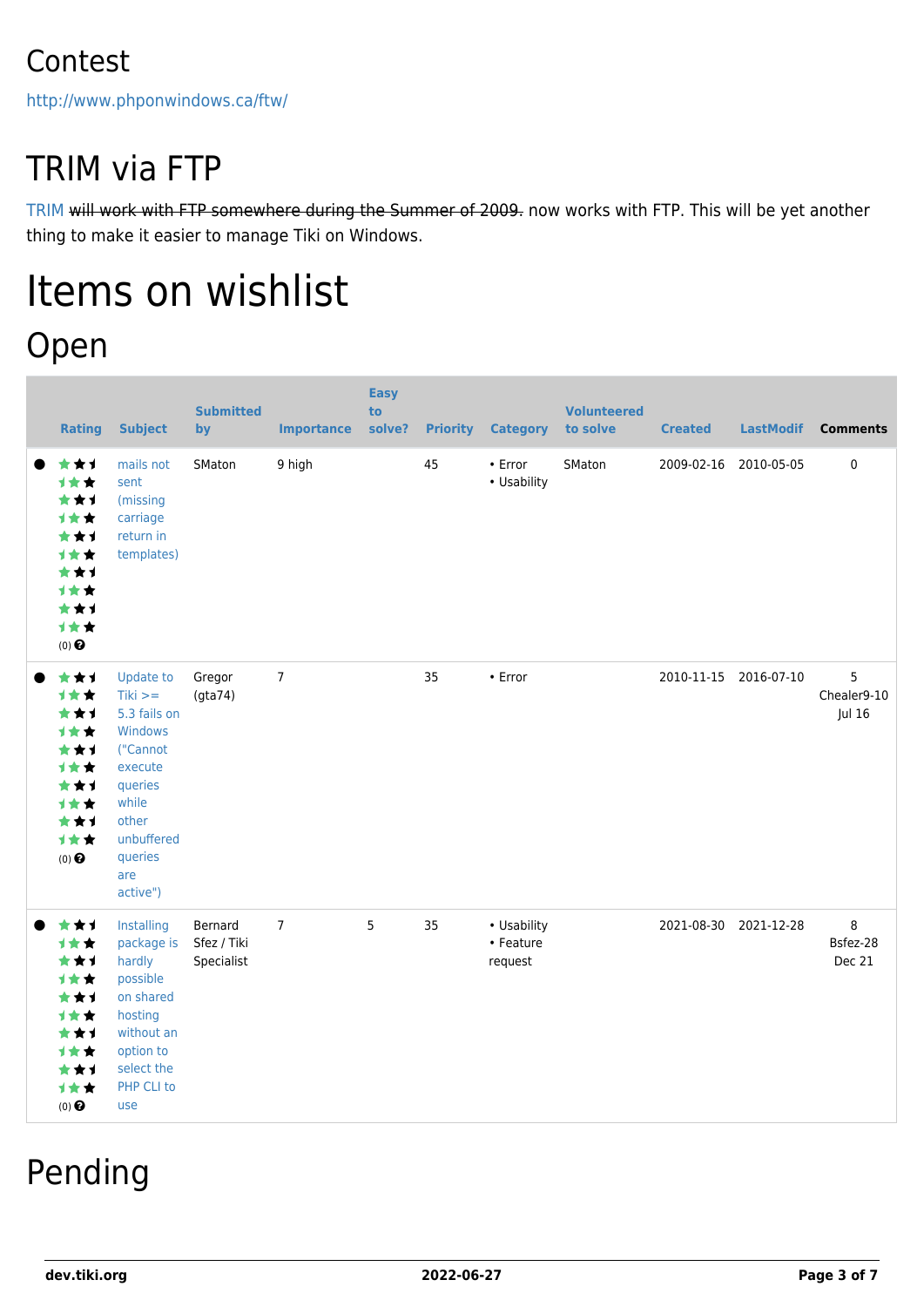|                   |                  |                                              | <b>Easy</b> |  |                    |  |                                   |
|-------------------|------------------|----------------------------------------------|-------------|--|--------------------|--|-----------------------------------|
|                   | <b>Submitted</b> |                                              |             |  | <b>Volunteered</b> |  |                                   |
| Rating Subject by |                  | Importance solve? Priority Category to solve |             |  |                    |  | <b>Created LastModif Comments</b> |

## Closed

|           | <b>Rating</b>                                                                                                                  | <b>Subject</b>                                                                                | <b>Submitted by</b> | <b>Importance</b> | <b>Easy</b><br>to<br>solve? | <b>Priority</b> | <b>Category</b>                                                                                                           | <b>Volunteered</b><br>to solve          | <b>Created</b>        | <b>LastModif</b>      | <b>Comments</b>             |
|-----------|--------------------------------------------------------------------------------------------------------------------------------|-----------------------------------------------------------------------------------------------|---------------------|-------------------|-----------------------------|-----------------|---------------------------------------------------------------------------------------------------------------------------|-----------------------------------------|-----------------------|-----------------------|-----------------------------|
| $\bullet$ | ***<br>计女女<br>***<br>1★★<br>***<br><b>1**</b><br>***<br>计女女<br>***<br>计女女<br>$(0)$ $\odot$                                     | htaccess should<br>know which version<br>of Tiki it is for                                    | Marc Laporte        | 9 high            | 8                           | 72              | • Feature<br>request<br>• Less than 30-<br>minutes fix                                                                    | Nelson Ko                               | 2009-12-25            | 2012-04-16            | $\pmb{0}$                   |
| $\bullet$ | 大女子<br><b>1**</b><br>***<br><b>1**</b><br>***<br>1★★<br>***<br><b>1**</b><br>***<br>计女女<br>$(0)$ <sup><math>\odot</math></sup> | Images don't<br>appear to some<br>people when using<br><b>GD on Windows</b><br>server (weird) | Marc Laporte        | 1 low             |                             | 5               | • Error                                                                                                                   |                                         |                       | 2008-02-06 2011-09-23 | 3<br>heer2351-16<br>Mar 10  |
| $\bullet$ | ***<br>1★★<br>***<br><b>1**</b><br>***<br>计女女<br>***<br><b>1**</b><br>***<br>计女女<br>$(0)$ $\odot$                              | <b>Trailing backslash</b><br>at domain in URLs<br>when installed in<br>DocumentRoot           | stefricht           | 1 low             |                             | 5               | • Error<br>• Patch                                                                                                        | Philippe Cloutier 2008-12-15 2010-05-25 |                       |                       | 5<br>Tiamat74-01<br>Apr 10  |
| $\bullet$ | ***<br><b>1**</b><br>***<br>计女女<br>***<br>计女女<br>***<br>计女女<br>***<br>计女女<br>$(0)$ $\odot$                                     | <b>Incorrect URLs on</b><br>IIS installs in<br>document root                                  | thebookdoc          | 9 high            |                             | 45              | • Error<br>• Usability<br>• Patch<br>• Support<br>request<br>$\bullet$<br>Documentation<br>(or Advocacy)<br>• Consistency | Philippe Cloutier                       | 2009-01-06 2010-05-15 |                       | 6<br>AJStevens-16<br>Dec 09 |
| $\bullet$ | 食食す<br>1★★<br>***<br>计女女<br>***<br>计女女<br>***<br>计女女<br>***<br>1★★<br>$(0)$<br>$\pmb{\Theta}$                                  | Wrong path with<br>additional slash on<br>IIS installs in<br>document root                    | SMaton              | 9 high            |                             | 45              | $\cdot$ Error<br>• Usability                                                                                              |                                         |                       | 2009-02-13 2010-05-25 | 3<br>Chealer9-08<br>Mar 10  |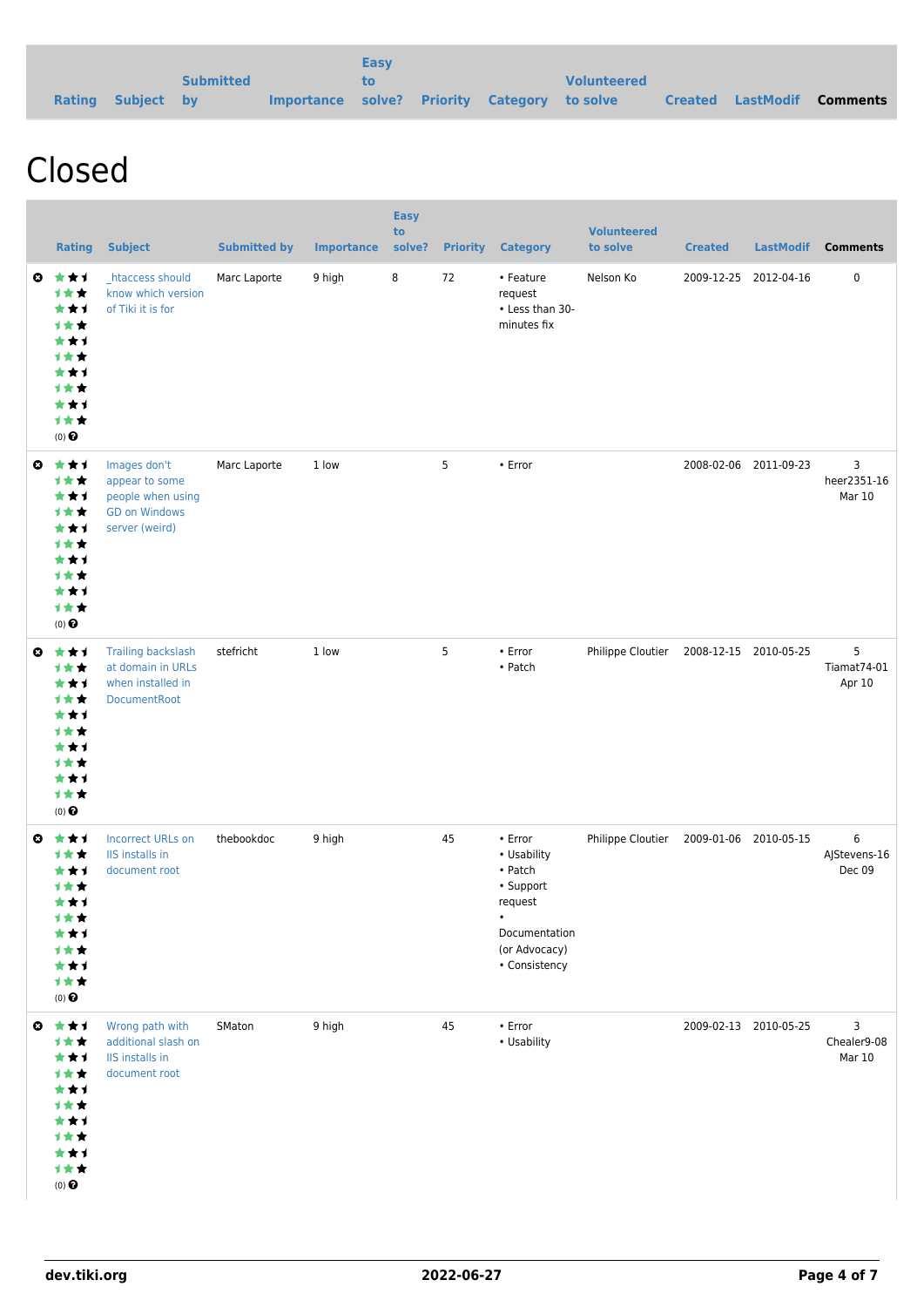|           | <b>Rating</b>                                                                                             | <b>Subject</b>                                                                                                | <b>Submitted by</b> | <b>Importance</b> | <b>Easy</b><br>to<br>solve? | <b>Priority</b> | <b>Category</b>                                                                         | <b>Volunteered</b><br>to solve          | <b>Created</b>        | <b>LastModif</b>      | <b>Comments</b>                         |
|-----------|-----------------------------------------------------------------------------------------------------------|---------------------------------------------------------------------------------------------------------------|---------------------|-------------------|-----------------------------|-----------------|-----------------------------------------------------------------------------------------|-----------------------------------------|-----------------------|-----------------------|-----------------------------------------|
| $\bullet$ | ***<br>1★★<br>***<br>计女女<br>***<br>1★★<br>***<br>计女女<br>***<br>1★★<br>$(0)$ $\Theta$                      | <b>Tiki Installer</b><br><b>Security Precaution</b><br>on Windows<br>installing in<br>document root           | sipiptel            | 8                 |                             | 40              | • Error<br>• Usability<br>• Regression                                                  | Philippe Cloutier                       | 2010-01-30            | 2010-07-09            | 6<br>Chealer9-09<br>Mar 10              |
| $\bullet$ | 大女子<br>计女女<br>***<br>1★★<br>***<br>计女女<br>***<br>计女女<br>***<br>1★★<br>$(0)$<br>$\pmb{\Theta}$             | MySQL-Errors<br>approve+staging                                                                               | walklife            | $\overline{7}$    |                             | 35              | • Error                                                                                 | walklife                                | 2008-07-29            | 2010-05-10            | $\overline{2}$<br>Chealer9-08<br>Mar 10 |
| $\bullet$ | ***<br>1★★<br>***<br>1★★<br>***<br>计女女<br>***<br>计女女<br>***<br>1★★<br>$(0)$ <sup><math>\odot</math></sup> | installation issues<br>with v2.0 and<br><b>MSSQL backend</b>                                                  | GrayMatter          | $\overline{7}$    |                             | 35              | • Error                                                                                 |                                         |                       | 2008-09-08 2009-08-08 | $\mathbf{1}$<br>ragnvald-24<br>Sep 08   |
|           | ◎ ★★1<br><b>1**</b><br>***<br>1★★<br>***<br>计女女<br>* * 1<br><b>1★★</b><br>***<br>计女女<br>$(0)$ $\odot$     | <b>Button links broken</b><br>on IIS installation                                                             | clicc               | $\overline{7}$    |                             | 35              | • Usability<br>• Support<br>request<br>• Consistency                                    | Philippe Cloutier                       | 2009-05-15 2010-05-25 |                       | $\overline{2}$<br>davenh-04<br>Jun 09   |
| $\bullet$ | 大女子<br>1★★<br>***<br>计女女<br>***<br>1★★<br>***<br>计女女<br>***<br>计女女<br>$(0)$ $\odot$                       | Crash on a<br>replication of site<br>from Unix to<br>Windows - and<br>windows<br>installation                 | Bernard<br>TREMBLAY | $\overline{7}$    |                             | 35              | $\cdot$ Error<br>• Conflict of<br>two features<br>(each works<br>well<br>independently) |                                         |                       | 2010-02-07 2017-06-18 | 4<br>trebly-07 Feb<br>10                |
| $\bullet$ | 大女子<br>1★★<br>***<br>1★★<br>***<br><b>1**</b><br>***<br><b>1★★</b><br>***<br>计女女<br>$(0)$ $\odot$         | Incorrect base path wondertrout<br>detected when<br>installing on IIS<br>(Directory does not<br>exist errors) |                     | 6                 |                             | 30              | $\cdot$ Error                                                                           | Philippe Cloutier 2008-09-25 2011-09-23 |                       |                       | $\mathbf{1}$<br>heer2351-02<br>Apr 09   |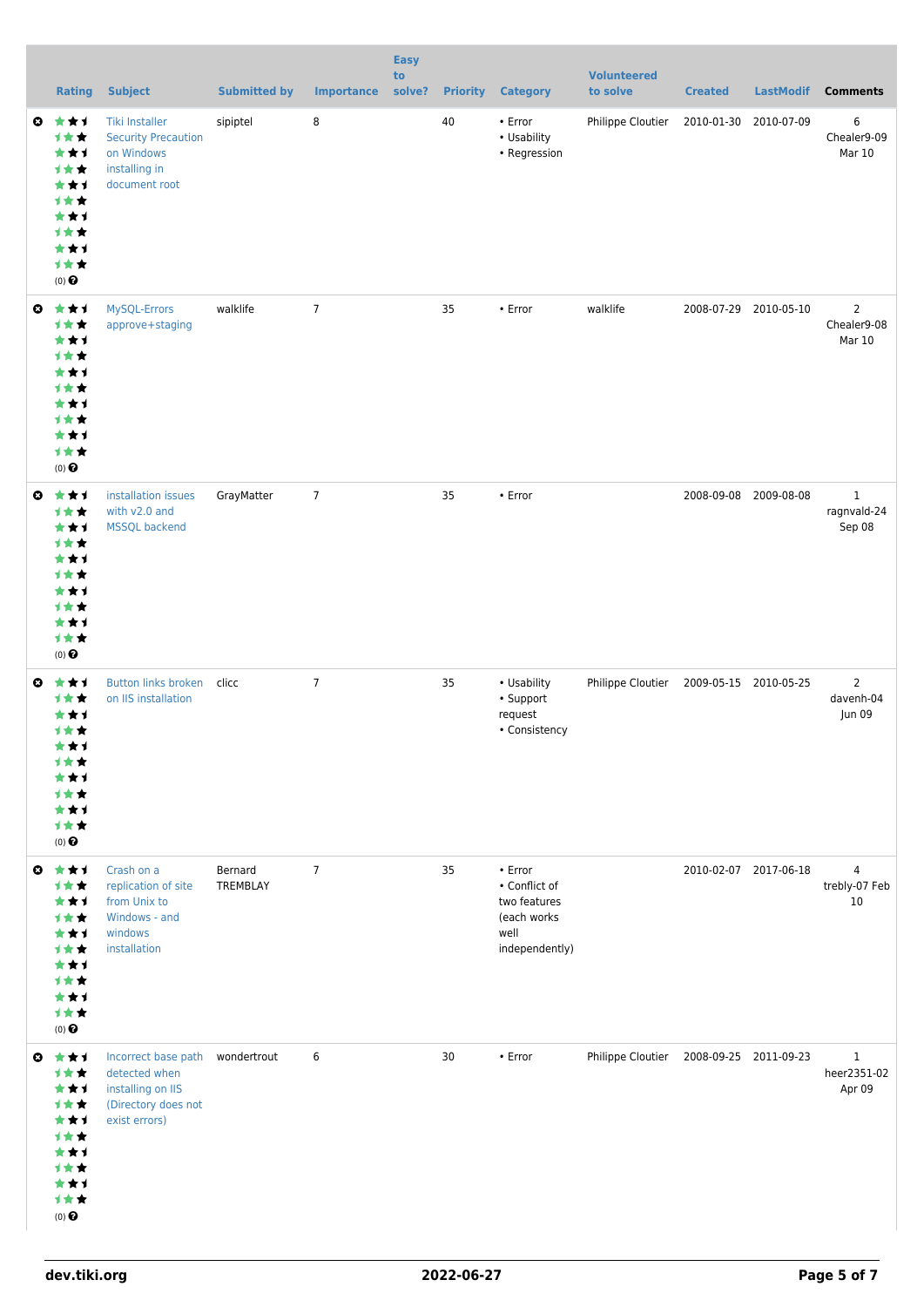|           | <b>Rating</b>                                                                                                | <b>Subject</b>                                                                    | <b>Submitted by</b>    | <b>Importance</b> | <b>Easy</b><br>to<br>solve? | <b>Priority</b> | <b>Category</b>                                 | <b>Volunteered</b><br>to solve | <b>Created</b>        | <b>LastModif</b>      | <b>Comments</b>                      |
|-----------|--------------------------------------------------------------------------------------------------------------|-----------------------------------------------------------------------------------|------------------------|-------------------|-----------------------------|-----------------|-------------------------------------------------|--------------------------------|-----------------------|-----------------------|--------------------------------------|
|           | ◎ ★★1<br>1★★<br>***<br>1★★<br>***<br>1★★<br>***<br><b>1**</b><br>***<br>1★★<br>$(0)$ $\Theta$                | 404 Error instead<br>of "Create Page"<br>with unknown Wiki-<br>page-name with IIS | amette                 | $7\overline{ }$   | $\overline{4}$              | 28              | • Error<br>• Usability                          | Philippe Cloutier              | 2005-10-07 2010-03-09 |                       | $\pmb{0}$                            |
|           | ◎ ★★1<br>1★★<br>***<br>1★★<br>***<br>计女女<br>***<br>计女女<br>***<br>计女女<br>$(0)$ <sup><math>\odot</math></sup>  | Themes don't work<br>on Windows server                                            | Gary<br>Cunningham-Lee | 5                 |                             | 25              | • Regression                                    | Gary<br>Cunningham-Lee         |                       | 2008-04-10 2009-02-13 | $\mathbf 0$                          |
|           | ◎ ★★1<br>1★★<br>***<br>1★★<br>***<br>1★★<br>***<br>计女女<br>***<br>1★★<br>$(0)$ $\Theta$                       | <b>FCKEditor missing</b><br>tikiwiki toolbar                                      | asphaltjesus           |                   |                             | 25              | • Error<br>• Dogfood on a<br>*.tiki.org site    |                                |                       | 2008-04-25 2011-09-23 | 32<br>paleogusy-15<br>Apr 09         |
|           | ◎ ★★1<br>1★★<br>***<br>1★★<br>***<br>计女女<br>***<br>计女女<br>***<br>1★★<br>$(0)$ $\odot$                        | twversion.class.php<br>causes PHP-Error in<br><b>Windows-Server</b>               |                        | 5                 |                             | 25              | • Error                                         |                                |                       | 2008-07-25 2010-05-10 | $\mathbf 1$<br>Chealer9-08<br>Mar 10 |
| $\bullet$ | 大女子<br>1★★<br>***<br><b>1**</b><br>***<br>计女女<br>***<br>计女女<br>***<br>计女女<br>$(0)$ $\odot$                   | TikiWiki crashing<br>Apache                                                       | HamletCygar            | 4                 |                             | 20              |                                                 | HamletCygar                    |                       | 2007-02-22 2010-03-08 | $\mathbf 0$                          |
|           | $0 \star \star \star$<br>1★★<br>***<br><b>1**</b><br>***<br>计女女<br>***<br>计女女<br>***<br>1★★<br>$(0)$ $\odot$ | USB key version of<br>Tiki                                                        | Marc Laporte           | $\overline{4}$    |                             | 20              | • Feature<br>request<br>• Community<br>projects |                                |                       | 2007-07-11 2011-04-06 | $\mathbf 0$                          |